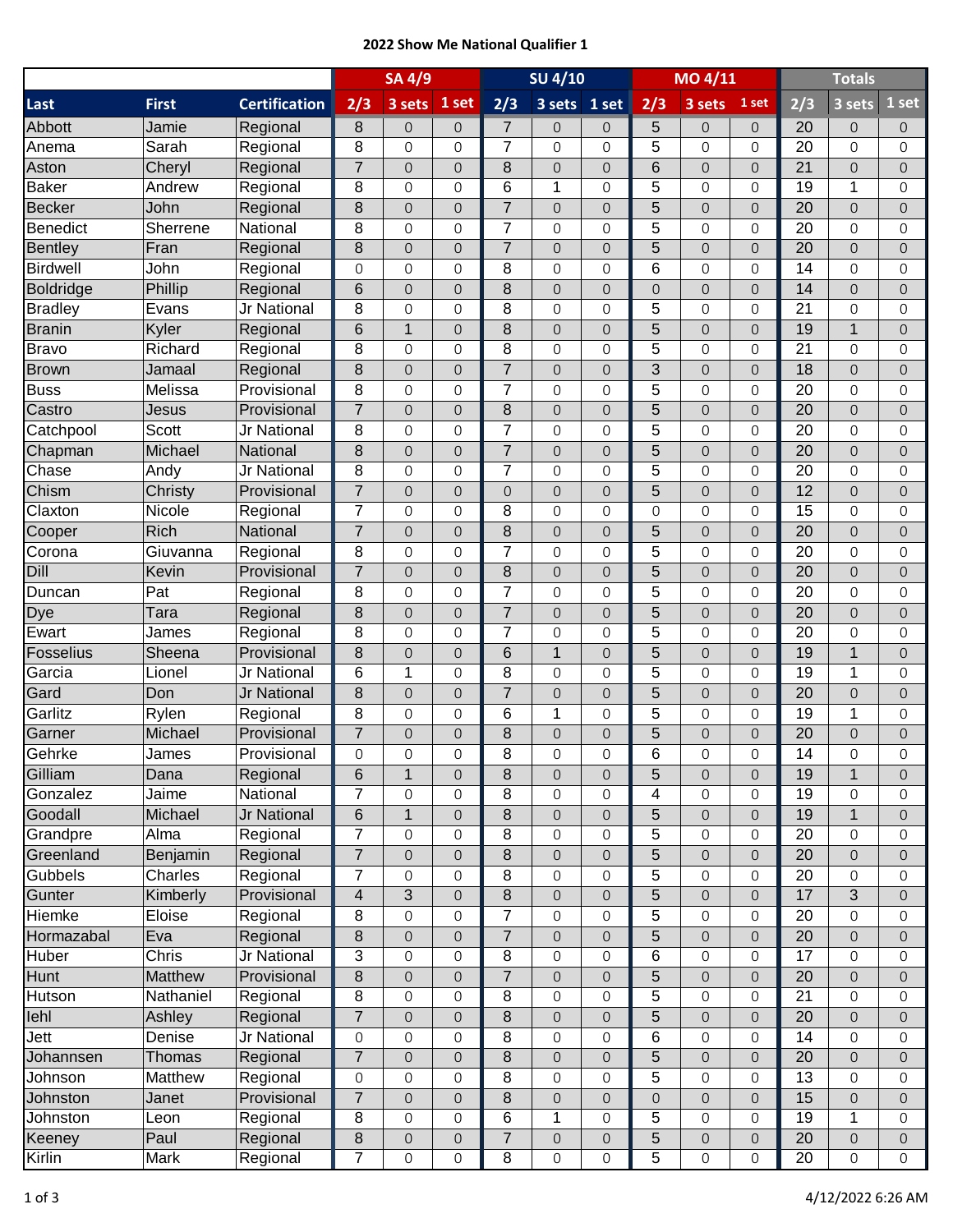## **2022 Show Me National Qualifier 1**

|                      |                |                      | <b>SU 4/10</b><br><b>SA 4/9</b> |                     |                     |                |                     | MO 4/11                  |                         | <b>Totals</b>            |                                            |                 |                  |                     |
|----------------------|----------------|----------------------|---------------------------------|---------------------|---------------------|----------------|---------------------|--------------------------|-------------------------|--------------------------|--------------------------------------------|-----------------|------------------|---------------------|
| Last                 | <b>First</b>   | <b>Certification</b> | 2/3                             | 3 sets              | 1 set               | 2/3            | 3 sets              | 1 set                    | 2/3                     | 3 sets                   | 1 set                                      | 2/3             | 3 sets           | 1 set               |
| Klassen              | Cathy          | Regional             | 4                               | $\overline{O}$      | $\mathbf 0$         | $\overline{7}$ | 0                   | $\mathbf 0$              | 5                       | 0                        | $\mathbf 0$                                | 16              | $\overline{O}$   | $\overline{0}$      |
| Knuth                | Debra          | Regional             | 6                               | 1                   | $\mathbf 0$         | 8              | 0                   | 0                        | 5                       | 0                        | $\overline{0}$                             | $\overline{19}$ | 1                | $\Omega$            |
| Koch                 | Kay            | Regional             | $\overline{0}$                  | $\Omega$            | $\overline{O}$      | 8              | 0                   | $\overline{0}$           | 5                       | $\overline{O}$           | $\overline{O}$                             | 13              | $\Omega$         | $\Omega$            |
| Kocour               | Kent           | National             | 8                               | $\mathbf 0$         | 0                   | $\overline{7}$ | 0                   | 0                        | $\mathsf{O}\xspace$     | 0                        | $\overline{0}$                             | 15              | $\Omega$         | $\Omega$            |
| Kreul                | Gil            | Jr National          | $\overline{\mathcal{L}}$        | $\Omega$            | $\overline{0}$      | $\overline{7}$ | $\overline{0}$      | $\overline{0}$           | $\overline{\mathbf{4}}$ | $\overline{0}$           | $\overline{0}$                             | 15              | $\overline{0}$   | $\Omega$            |
| Kulas                | <b>Misty</b>   | Regional             | $\Omega$                        | $\Omega$            | $\Omega$            | 8              | 0                   | 0                        | 5                       | 0                        | $\overline{0}$                             | 13              | 0                | $\Omega$            |
| Le                   | Michael        | Provisional          | 8                               | $\overline{O}$      | $\overline{0}$      | $\overline{7}$ | $\mathsf{O}\xspace$ | $\mathsf{O}$             | 5                       | $\overline{0}$           | $\overline{0}$                             | 20              | $\overline{0}$   | $\overline{O}$      |
| Livingston           | Rob            | National             | $\overline{7}$                  | $\Omega$            | 0                   | 8              | 0                   | 0                        | 5                       | 0                        | $\mathbf 0$                                | 20              | 0                | $\Omega$            |
| Lopez                | Mervin         | National             | $\overline{7}$                  | $\overline{O}$      | $\overline{O}$      | 8              | 0                   | $\overline{0}$           | 5                       | $\overline{O}$           | $\overline{O}$                             | 20              | $\overline{0}$   | $\overline{0}$      |
| Lorimer              | <b>Brian</b>   | Regional             | 8                               | $\overline{0}$      | 0                   | $\overline{7}$ | 0                   | 0                        | 6                       | 0                        | $\overline{0}$                             | 21              | $\overline{0}$   | $\mathbf{O}$        |
| Lundy                | <b>Brooke</b>  | Provisional          | 6                               | 1                   | $\overline{O}$      | 8              | $\mathsf{O}\xspace$ | $\overline{0}$           | 5                       | $\mathsf{O}\xspace$      | $\overline{0}$                             | 19              | 1                | $\overline{0}$      |
| Marcelino            | Roger          | Regional             | 7                               | $\Omega$            | 0                   | 8              | 0                   | 0                        | 5                       | 0                        | 0                                          | 20              | $\mathbf 0$      | $\Omega$            |
| Martin               | Jacqueline     | Regional             | 8                               | $\overline{O}$      | $\mathsf{O}\xspace$ | $\overline{7}$ | $\mathsf{O}\xspace$ | $\mathsf{O}$             | 5                       | $\overline{0}$           | $\mathsf{O}\xspace$                        | 20              | $\overline{0}$   | $\overline{O}$      |
| Matabire             | Kimberleigh    | Provisional          | 8                               | $\Omega$            | 0                   | 8              | 0                   | 0                        | 5                       | 0                        | $\mathbf 0$                                | 21              | 0                | $\Omega$            |
| McLearen             | Candyce        | Jr National          | 8                               | $\overline{O}$      | $\overline{O}$      | $\overline{7}$ | $\mathsf{O}\xspace$ | $\mathbf 0$              | 5                       | $\overline{O}$           | $\overline{O}$                             | 20              | $\overline{0}$   | $\overline{0}$      |
| Mercado Rivera       | Gabriel        | Provisional          | 6                               | 1                   | 0                   | 8              | 0                   | 0                        | 5                       | 0                        | $\overline{0}$                             | 19              | 1                | $\Omega$            |
| Mertz                | Jim            | Regional             | $\overline{7}$                  | $\Omega$            | $\Omega$            | 8              | $\mathbf 0$         | $\overline{0}$           | $\overline{7}$          | $\overline{0}$           | $\overline{0}$                             | 22              | $\Omega$         | $\Omega$            |
| Messer               | Brooklynn      | Regional             | 8                               | $\Omega$            | 0                   | 7              |                     | 0                        | 5                       | 0                        | 0                                          | 20              | 0                | $\Omega$            |
| Munsterman           | Junior         |                      | 6                               | 1                   |                     | 8              | 0                   |                          | 5                       |                          |                                            | 19              | $\mathbf{1}$     |                     |
|                      |                | Provisional          |                                 |                     | $\overline{0}$      |                | $\mathsf{O}\xspace$ | $\mathsf{O}$             |                         | $\overline{0}$           | $\overline{0}$                             |                 |                  | $\overline{O}$      |
| Norris               | Baylea         | Provisional          | 8                               | $\overline{0}$      | 0                   | $\overline{7}$ | 0                   | 0                        | 5                       | 0                        | $\overline{0}$                             | 20              | 0                | $\Omega$            |
| Ortiz Boria          | Fernando       | Regional             | 8                               | $\Omega$            | $\overline{O}$      | $\overline{7}$ | 0                   | $\overline{0}$           | 4                       | $\overline{O}$           | $\overline{O}$                             | 19              | $\overline{0}$   | $\overline{0}$      |
| Pacheco              | Alfredo        | Regional             | 8                               | $\overline{0}$      | 0                   | 6              | 1                   | 0                        | 4                       | 0                        | $\overline{0}$                             | 18              | 1                | $\mathbf 0$         |
| Padilla              | Ricardo        | National             | 8                               | $\Omega$            | $\overline{O}$      | $\overline{7}$ | $\mathbf 0$         | $\overline{0}$           | 5                       | $\overline{0}$           | $\overline{0}$                             | 20              | $\overline{0}$   | $\Omega$            |
| Rastok               | Thomas         | Jr National          | 0                               | $\Omega$            | 0                   | 7              | 0                   | 0                        | 5                       | 0                        | $\overline{0}$                             | 12              | 0                | $\Omega$            |
| <b>Rhodes</b>        | Christopher    | Jr National          | 8                               | $\overline{O}$      | $\mathsf{O}\xspace$ | $\overline{7}$ | $\mathsf{O}\xspace$ | $\mathsf{O}\xspace$      | 5                       | $\overline{0}$           | $\mathsf{O}\xspace$                        | 20              | $\overline{0}$   | $\overline{O}$      |
| Rivera               | Jorge          | Regional             | 8                               | $\overline{O}$      | 0                   | $\overline{7}$ | 0                   | 0                        | 5                       | 0                        | $\mathbf 0$                                | 20              | 0                | $\Omega$            |
| <b>Rivera Nieves</b> | Mineily        | Regional             | 8                               | $\overline{O}$      | $\overline{O}$      | $\overline{7}$ | $\mathsf{O}\xspace$ | $\mathsf{O}$             | 5                       | $\overline{O}$           | $\overline{0}$                             | 20              | $\overline{0}$   | $\Omega$            |
| Rodriguez            | Jose           | National             | 6                               | $\mathbf 1$         | $\mathbf 0$         | 8              | 0                   | 0                        | 5                       | 0                        | $\overline{0}$                             | 19              | 1                | $\Omega$            |
| Rogers               | Daniel         | National             | 8                               | $\Omega$            | $\overline{0}$      | $\overline{7}$ | $\mathsf{O}\xspace$ | $\overline{0}$           | 5                       | $\overline{0}$           | $\overline{0}$                             | 20              | $\overline{0}$   | $\Omega$            |
| Routsong             | Michael        | Jr National          | 8                               | $\Omega$            | 0                   | 7              | 0                   | 0                        | 5                       | 0                        | 0                                          | 20              | $\Omega$         | $\Omega$            |
| Salmen               | Timothy        | Regional             | 8                               | $\overline{O}$      | $\mathsf{O}\xspace$ | $\overline{7}$ | $\mathsf{O}\xspace$ | $\mathsf{O}\xspace$      | 5                       | $\mathsf{O}\xspace$      | $\mathsf{O}\xspace$                        | 20              | $\overline{0}$   | $\overline{O}$      |
| Scannell             | Jeff           | Regional             | 7                               | $\Omega$            | $\Omega$            | 8              | 0                   | $\Omega$                 | 5                       | 0                        | $\Omega$                                   | 20              | 0                | $\Omega$            |
| <b>Schmitz</b>       | <b>Brooke</b>  | Provisional          | 8                               | 0                   | $\mathbf 0$         | 7              | 0                   | $\mathsf{O}\xspace$      | 5                       | 0                        | $\mathbf 0$                                | 20              | 0                | 0                   |
| Sepulveda            | Felix          | Regional             | 8                               | $\mathbf 0$         | 0                   | $\overline{7}$ | 0                   | 0                        | 5                       | 0                        | $\mathsf{O}\xspace$                        | 20              | 0                | $\Omega$            |
| <b>Sharples</b>      | Cheryl         | Provisional          | 6                               | $\mathbf{1}$        | $\mathsf{O}\xspace$ | $\bf8$         | $\mathsf{O}\xspace$ | $\mathsf{O}\xspace$      | $\overline{\mathbf{4}}$ | $\mathsf{O}\xspace$      | $\mathsf{O}\xspace$                        | 18              | 1                | $\overline{0}$      |
| Shrum                | Peggy          | Provisional          | 8                               | $\overline{0}$      | 0                   | $\overline{7}$ | 0                   | 0                        | 4                       | 0                        | 0                                          | 19              | 0                | $\mathbf 0$         |
| <b>Skinner</b>       | <b>Bradley</b> | Jr National          | 6                               | $\mathbf{1}$        | $\mathsf{O}\xspace$ | $\bf 8$        | 0                   | $\mathsf{O}\xspace$      | 5                       | $\mathsf{O}\xspace$      | $\mathsf{O}\xspace$                        | 19              | $\mathbf{1}$     | $\overline{O}$      |
| Smith                | Angela         | Regional             | 8                               | $\overline{0}$      | 0                   | $\overline{7}$ | 0                   | 0                        | 5                       | 0                        | $\overline{0}$                             | 20              | 0                | $\mathbf 0$         |
| <b>Smith</b>         | <b>Steve</b>   | Regional             | $\overline{7}$                  | $\overline{O}$      | 0                   | 8              | 0                   | $\mathbf 0$              | $\overline{\mathbf{4}}$ | 0                        | $\mathbf 0$                                | 19              | 0                | $\mathbf{0}$        |
| Snider               | Larry          | Regional             | 6                               | 1                   | 0                   | 8              | 0                   | 0                        | 4                       | 0                        | 0                                          | 18              | 1                | $\mathbf 0$         |
| <b>Stanley</b>       | William        | National             | 8                               | $\mathbf 0$         | 0                   | $\overline{7}$ | $\mathsf O$         | $\mathbf 0$              | 5                       | $\mathsf{O}\xspace$      | $\mathsf{O}\xspace$                        | 20              | 0                | $\mathbf{0}$        |
| Stejskal             | Ryan           | Jr National          | 8                               | 0                   | 0                   | $\overline{7}$ | 0                   | 0                        | 5                       | 0                        | 0                                          | 20              | 0                | $\mathbf 0$         |
| <b>Stephens</b>      | <b>Travis</b>  | Regional             | $\overline{7}$                  | $\overline{O}$      | 0                   | $\bf 8$        | $\mathsf{O}\xspace$ | $\mathsf{O}\xspace$      | $\mathbf 0$             | $\mathsf{O}\xspace$      | $\mathsf{O}\xspace$                        | 15              | $\overline{0}$   | $\overline{O}$      |
| <b>Sullins</b>       | Nathan         | Regional             | 8                               | $\mathbf 0$         | 0                   | 4              | 0                   | 0                        | 5                       | 0                        | $\mathbf 0$                                | 17              | 0                | $\mathbf{0}$        |
| Sutor                | April          | National             | 8                               | 0                   | $\mathbf 0$         | $\overline{7}$ | $\mathsf{O}\xspace$ | $\mathsf{O}\xspace$      | 5                       | 0                        | $\overline{O}$                             | 20              | $\overline{0}$   | $\overline{0}$      |
| Swanson              | <b>Bryce</b>   | Provisional          | 6                               | 1                   | 0                   | 8              | 0                   | 0                        | 5                       | $\mathsf{O}\xspace$      | 0                                          | 19              | 1                | $\mathbf 0$         |
| Taylor               | Charlie        | Jr National          | 6                               | $\mathbf{1}$        | $\overline{0}$      | $\bf 8$        | $\mathbf 0$         | $\mathsf{O}$             | 5                       | $\mathsf{O}\xspace$      | $\mathsf{O}\xspace$                        | 19              | 1                | $\overline{0}$      |
| Thomas               | <b>Steve</b>   | National             | 8                               | $\mathsf{O}\xspace$ | 0                   | $\overline{7}$ | 0                   | 0                        | 5                       | 0                        | 0                                          | 20              | 0                | 0                   |
| <b>Turntine</b>      | <b>Bob</b>     | Regional             | $\overline{7}$                  | $\overline{O}$      | 0                   | $\,6$          | $\mathbf{1}$        | $\mathsf{O}\xspace$      | 5                       | $\mathsf{O}\xspace$      | $\mathsf{O}\xspace$                        | 18              | $\mathbf{1}$     | $\overline{O}$      |
| Vander Meer          | Jennifer       | Jr National          | 8                               | $\mathbf 0$         | 0                   | $\overline{7}$ | 0                   | 0                        | 5                       | 0                        | $\overline{0}$                             | 20              | 0                | $\mathbf 0$         |
| Veitenheimer         | Stephanie      | Regional             | 7                               |                     |                     | 8              |                     |                          | 5                       |                          |                                            | 20              | 0                | $\overline{0}$      |
| Waldman              | Kenneth        | Provisional          | 7                               | $\mathsf{O}$<br>0   | 0<br>0              | 8              | 0<br>0              | 0<br>$\mathsf{O}\xspace$ | $\overline{\mathbf{4}}$ | 0<br>$\mathsf{O}\xspace$ | $\mathsf{O}\xspace$<br>$\mathsf{O}\xspace$ | 19              | $\boldsymbol{0}$ | $\mathsf{O}\xspace$ |
|                      |                |                      |                                 |                     |                     |                |                     |                          |                         |                          |                                            |                 |                  |                     |